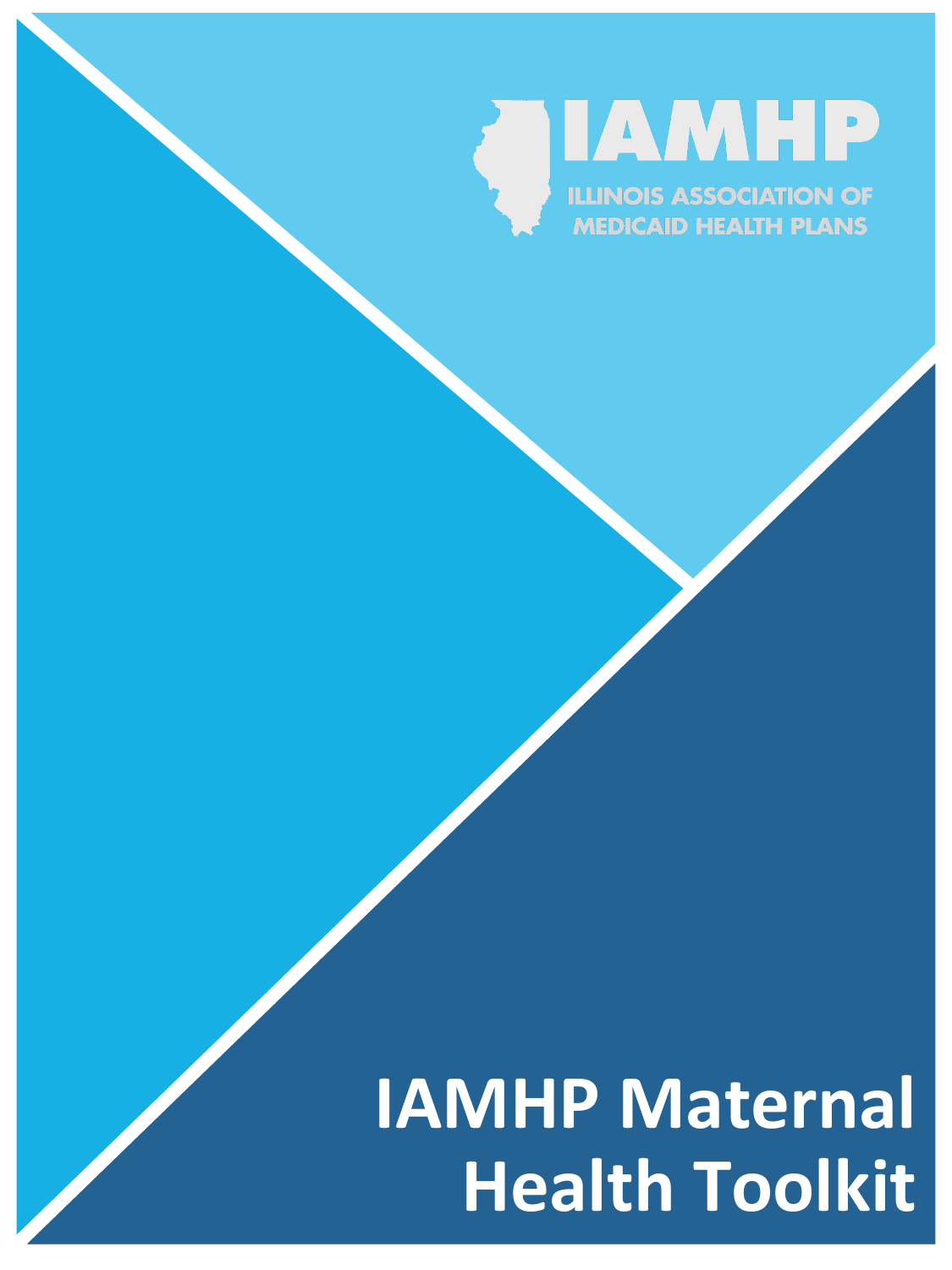# **Table of Contents:**

- o Maternal Health Benefits Covered by Medicaid
	- o Page 3

### o Blood Pressure Monitoring Kit Guidance o Page 4

- 
- o Tubal Ligation Memo
	- o Page 5
- o Importance of Prenatal and Postpartum Visits
	- o Page 6
- o Family Planning Services
	- o Page 7
- o Additional MCO Maternal Health Benefits o Page 8
- o Mental Health Support for Pregnant People
	- o Page 9
- o MCO Transportation Benefits
	- o Page 10

IAMHP is a member organization representing all Medicaid Health Plans. Together we are committed to improving the quality of healthcare for all Illinois residents.

**I** meridianhealth the Mouna



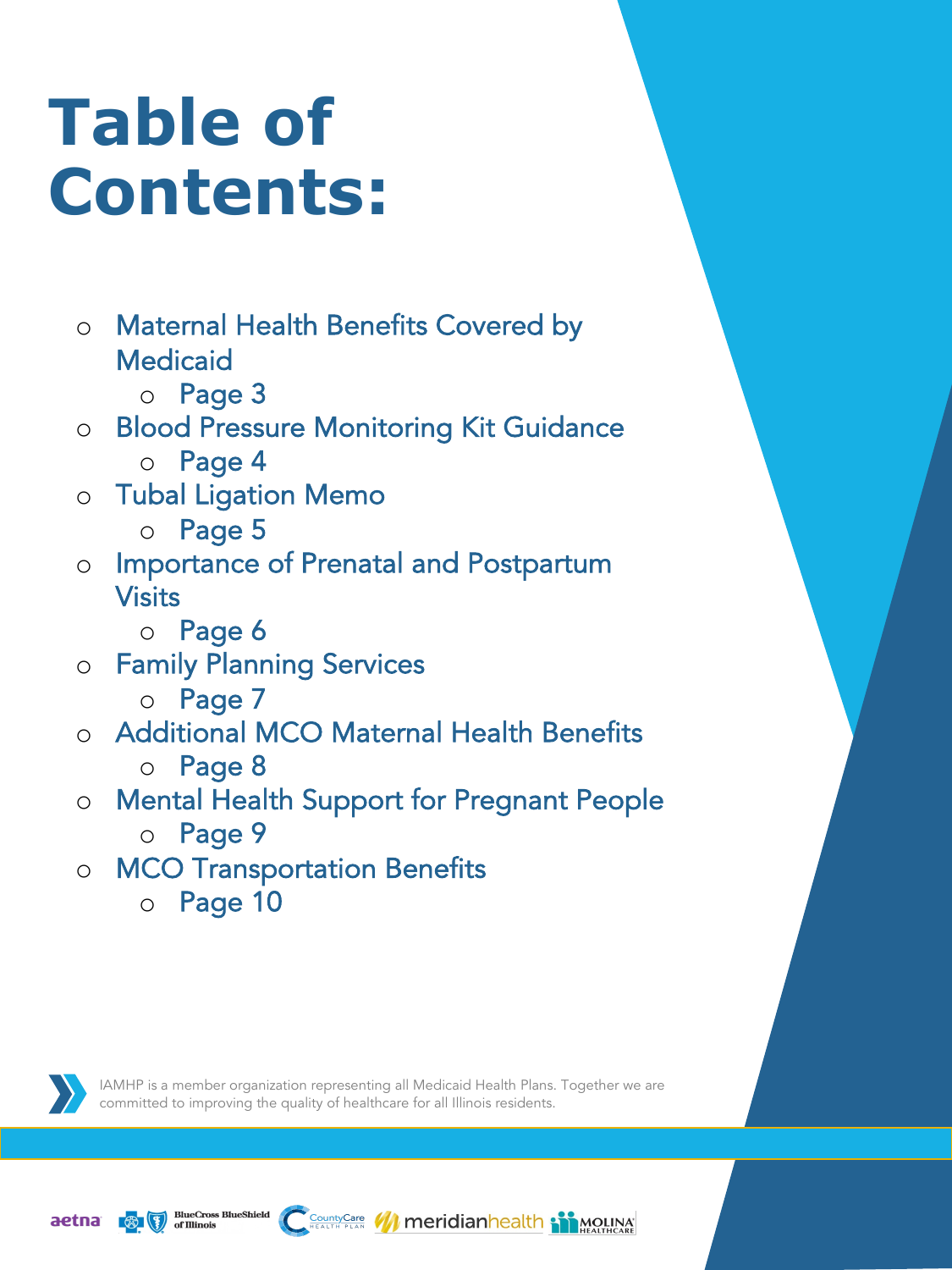# **Covered Medicaid Benefits**

The Medicaid program covers about half of births in Illinois with a focus on vulnerable and disadvantaged families. IAMHP and our member Medicaid managed care plans are committed to promoting access to the full continuum of care for pregnant people from the prenatal to postpartum periods. As such, we are proud that Illinois is the first state to extend postpartum Medicaid coverage from 60 days to a full year.

This page serves as a guide to maternal health benefits covered in Illinois.

### Medicaid Maternal Health Benefits:

- o Family Planning Services
- o Prenatal Care Visits
- o Labor and Delivery
- o Postpartum Care Visits
	- o Visit within the first 3 weeks
	- o Coverage for additional visit between 4 and 12 weeks
- o Breastfeeding Education and Lactation Counseling
- o Blood Pressure Cuffs
- o Emergency Services
- o Prescription Drugs
- o Smoking Cessation Counseling
- o Therapy
- o Mental Health and Substance Use Disorder Treatment

### Billing Resources:



[The IAMHP Comprehensive Billing Manual provides supp](https://iamhp.net/resources/Documents/IAMHP_Billing-Manual_v24-5.pdf)ort and guidance to contracted Medicaid managed care providers on how to bill for services to Medicaid members. For more information on billing, visit the IAMHP website to view this helpful resource: IAMHP Comprehensive Billing Manual.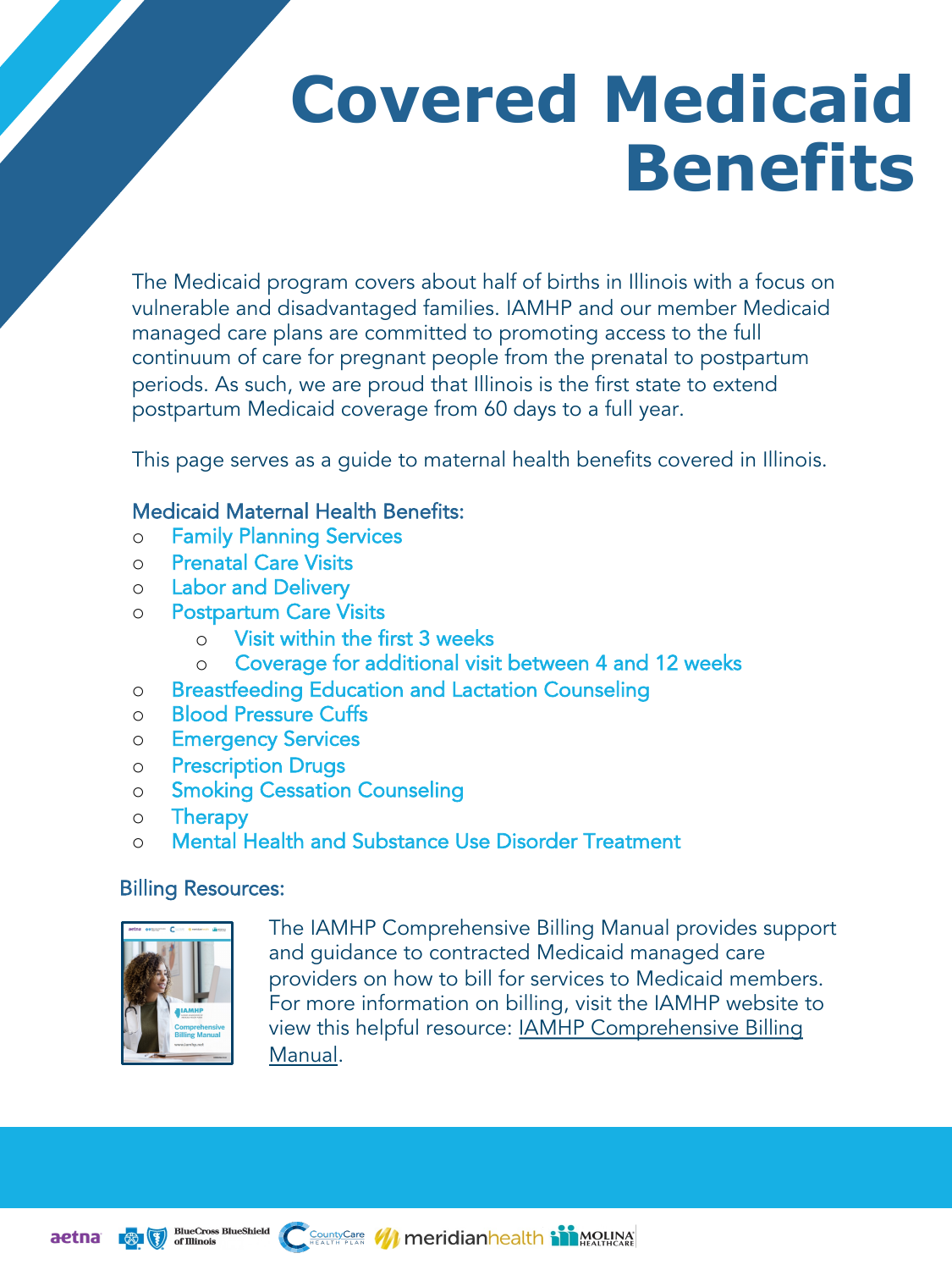### **Blood Pressure Monitoring Kit**

Improving the health and overall well-being of mothers, babies and families is one of the highest priorities of the IAMHP and our member Health Plans.

A home blood pressure monitor can be an effective method of supporting pregnant women and new mothers between clinic appointments and as an adjunct to telehealth protocols.

Purpose: The purpose of this notice is to serve as a reference tool and reminder if a member requires a blood pressure monitoring kit, including those who are prenatal or postpartum.

Refer to the procedure guidelines: Blood pressure cuffs are a covered Medicaid benefit that can be provided to Medicaid members at no cost. Providers can order a blood pressure cuff for any member who may benefit from home blood pressure monitoring.

If a member requires a blood pressure monitoring kit, a Primary Care Provider (PCP), prenatal/women's health provider and/or specialist may order a BP monitoring kit, including the appropriately sized cuff, from a Durable Medical Equipment (DME) Provider.

Providers should follow ICD-10 guidelines and include the appropriate diagnosis codes. Code and Allowance: No prior authorization is required for DME less than \$1000; however, orders will be denied if the member has already received the item within the allowed timeframe.

| <b>Code Type</b> | Code  | <b>Description</b>                                           | <b>Max Qtv</b> | Max<br>Days |
|------------------|-------|--------------------------------------------------------------|----------------|-------------|
| <b>HCPC</b>      | A4660 | SPHYGMOMANOMETER/BLOOD PRESSURE<br><b>APPARATUS WITH CUF</b> |                | 365         |
| HCPC             | A4663 | <b>BLOOD PRESSURE CUFF ONLY</b>                              |                | 365         |
| <b>HCPC</b>      | A4670 | AUTOMATIC BLOOD PRESSURE MONITOR                             |                | 1825        |

If a member has received a blood pressure monitoring but requires a replacement kit, thus exceeding the normal benefit limit, please contact the health plan to arrange a replacement kit.

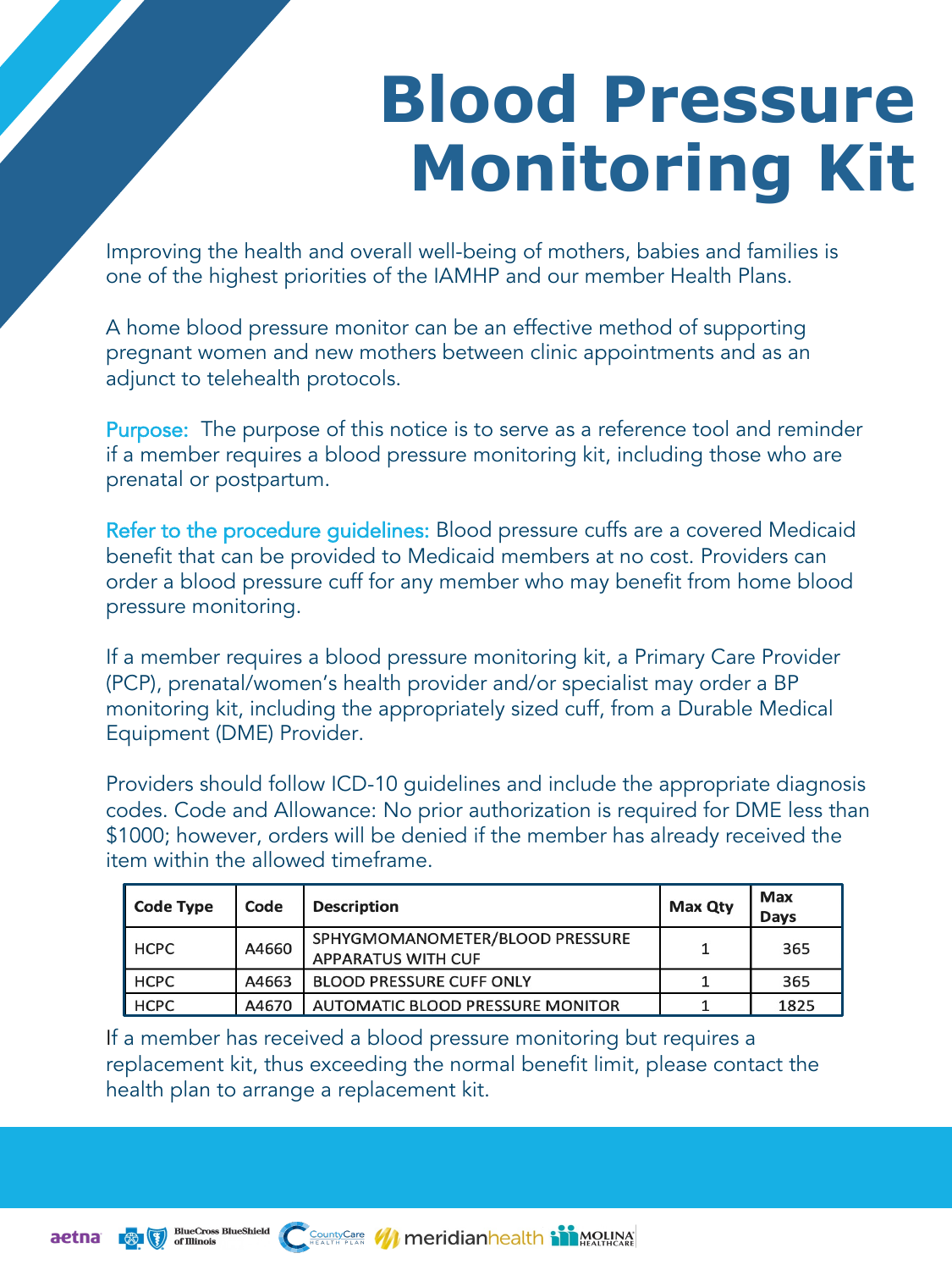### **Tubal Ligation Memo**

All Medicaid MCOs require the HFS 1977 Hysterectomy Acknowledgement form or the Sterilization form 2189.

The appropriate form must be completed fully and accurately prior to a hysterectomy or sterilization being performed on a Medicaid member. A form is not considered complete if it is not signed and dated appropriately by both the member and the physician.

#### Common Mistakes for the HFS 1977 Form:

- o Part I must be completed in its entirety. The provider number is the Medicaid provider ID number. If Part I is not complete a provider may face a claim denial.
- o Parts II and III must be signed and dated by the patient and physician no later than the date of the surgery. The purpose of the HFS 1977 hysterectomy acknowledgement form is to ensure members are informed of the effects of a hysterectomy prior the surgery. Additionally, the physician signature is needed to ensure appropriate clinical review.
- o **Part IV**, if applicable, must be signed and dated in addition to providing the appropriate detail regarding the exception.

### Common Mistakes for the HFS 2189 Form:

- o Consent to Sterilization must be completed and signed by the Medicaid member prior to treatment. Race and ethnicity information is requested but not required.
- o Interpreter statement must be completed and signed if an interpreter was used. The date should be prior to treatment.
- o Statement of person obtaining consent must be completed and signed prior to treatment. If the information is completed but there is not a signature the form is not complete. The signature may not be provided at a later date.
- o Physician statement must be completed and signed prior to treatment. Additionally, please cross out paragraph 1 or 2, whichever is NOT used. If a physician circles a section that is used the form has not been completed accurately. If the information is completed but there is not a signature the form is not complete. The signature may not be provided at a later date.

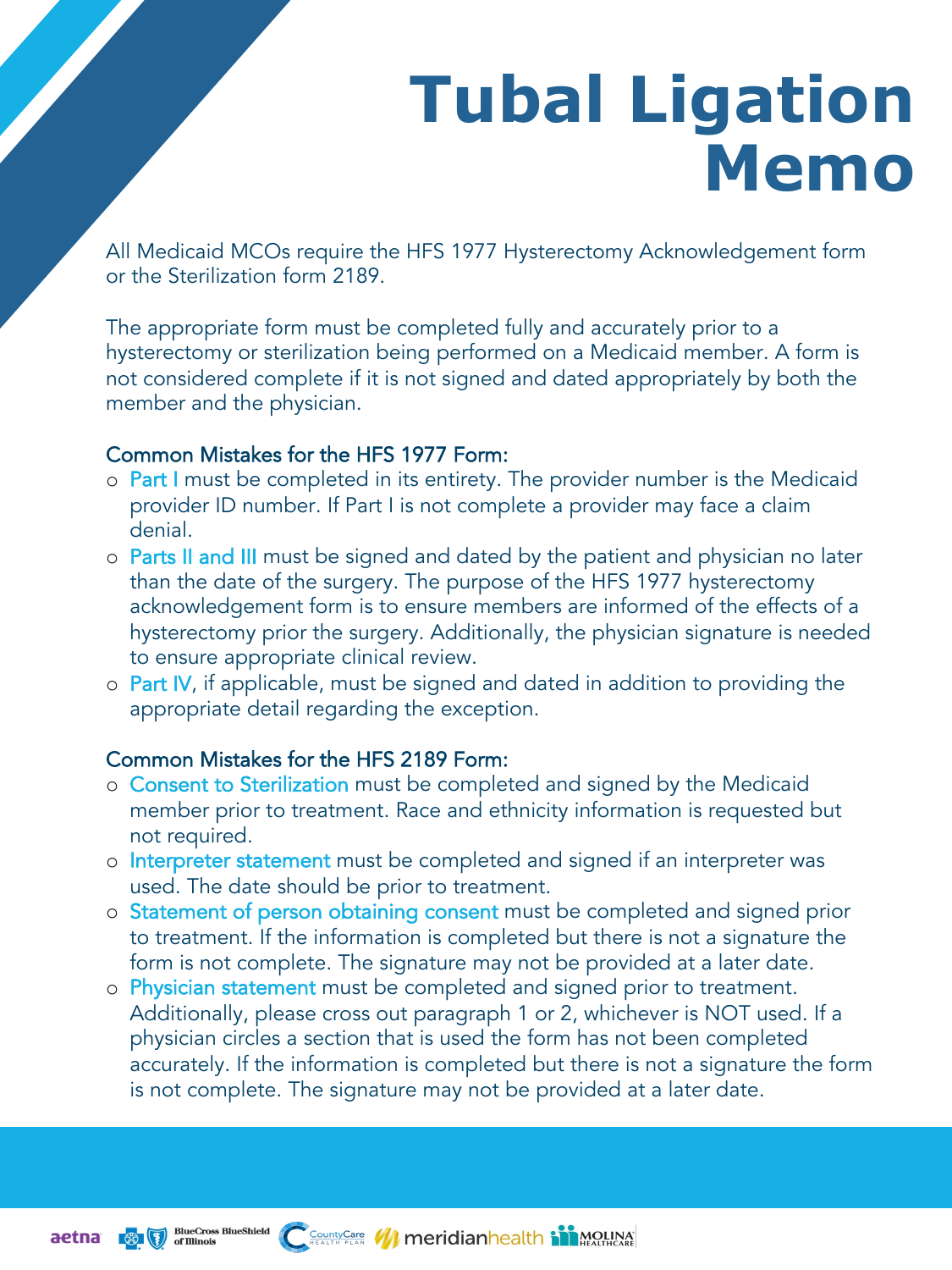### **Importance of Prenatal & Postpartum Visits**

New data from the 2022 Perinatal Report published by the Department of Healthcare and Family Services indicates that pregnant people in the Illinois Medicaid program did not receive timely prenatal and postpartum care in over 20% of 2019 births.

Access to the full continuum of care throughout pregnancy is one of the best ways to improve the chances of a safe and healthy pregnancy. Delays in this essential care have contributed to a rise in birthing complications in recent years.

Prenatal Care: The current recommended American Congress of Obstetrics and Gynecology (ACOG) prenatal visit schedule for uncomplicated first pregnancies consists of a visit every 4 weeks until 28 weeks, every 2 weeks until 36 weeks, and weekly until delivery. For pregnant people over 35 or with a chronic health condition, more frequent prenatal care visits may be necessary. It is important to have a discussion with the patient regarding their health history and make a plan for managing any complications.

Postpartum Care: ACOG also recently published an updated guideline for postpartum care and now recommends an initial postpartum visit within 3 weeks after birth to address acute issues, followed by ongoing care as needed and concluding with a visit from 4 to 12 weeks after birth. Illinois Medicaid now covers 2 postpartum visits in alignment with this guideline, effective October 8, 2021.

Key best practices promoting respectful pregnancy care include adequate communication and information sharing between pregnancy care providers and pregnant people. Throughout pregnancy care, listening to pregnant people, taking their concerns seriously, and engaging in shared decision making can save lives.

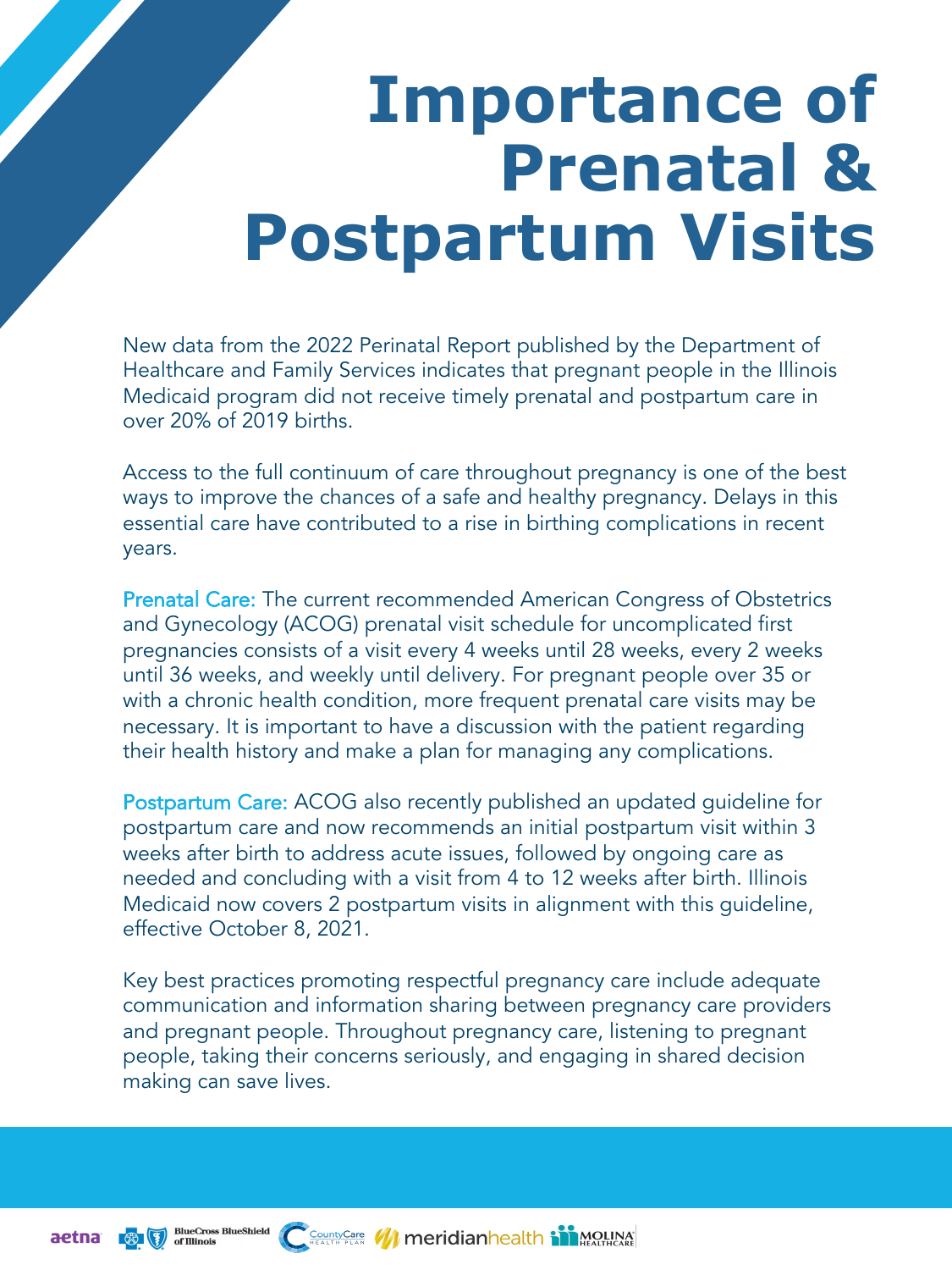# **Family Planning Services**

The Illinois Medicaid program covers a comprehensive array of family planning services for Medicaid members. Access to family planning services allows individuals to achieve desired birth spacing and family size and improves health outcomes for pregnant people and their families.

### Covered Family Planning Services

- o A reproductive life plan
- o Education and counseling on all contraceptive methods
- o Contraceptive methods, including over-the-counter and prescription emergency contraception
- o Permanent methods of birth control: tubal ligation, transcervical sterilization and vasectomy
- o Basic infertility counseling. Infertility medications and procedures are NOT covered.
- o Reproductive health exam
- o STI/STD testing and treatment
- o HIV testing and counseling
- o Lab test or screening necessary for family planning and reproductive health services
- o Cervical cancer screening, management, and early treatment
- o Vaccines for preventable reproductive health related conditions (i.e., HPV, Hepatitis B)
- o Mammography referral and BRCA genetic counseling and testing

Due to legislation passed in 2021 (PA 102-665), Medicaid members with incomes at our below 208% of the federal poverty line will be eligible for family planning services effective December 1, 2022. Presumptive eligibility will also be implemented for these services.

Providers are encouraged to continue to assess the needs of patients for family planning services and talk to them about their options. Immediate postpartum long-acting reversible contraceptives (LARCs) may be an option for pregnant people looking for family planning options.



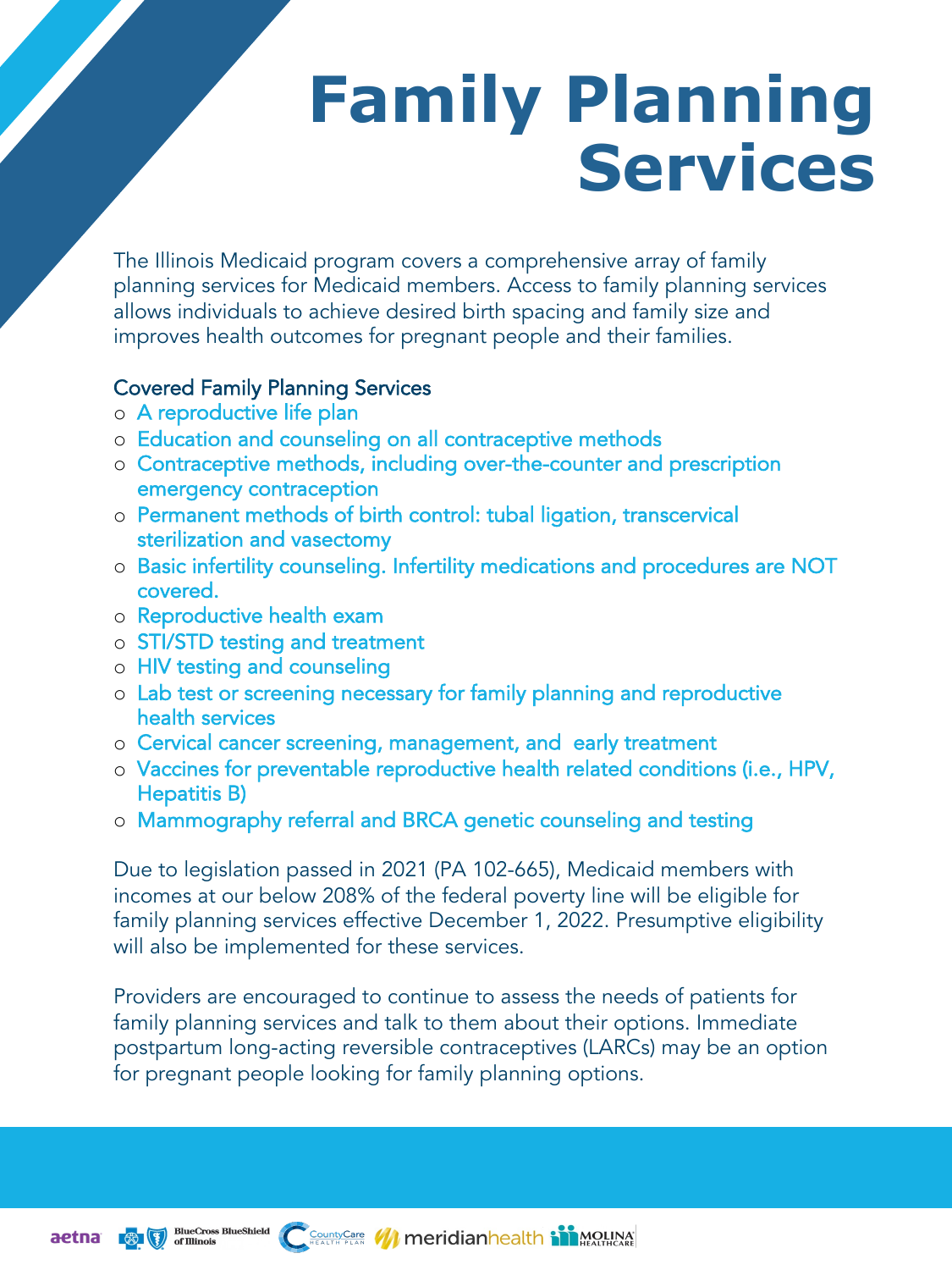# **Additional MCO Benefits**

One [of the many benefits of Medicaid mana](https://enrollhfs.illinois.gov/en/Compare-plans)ged care is that our member health plans can offer additional benefits that go above what is covered under the Illinois Medicaid program.

For more information on additional benefits offered by health plan, please visit enrollhfs.illinois.gov/en/Compare-plans.

|                                         | <b>Additional Maternal Health Benefits</b>                                                                                                                                                                                                                                                                                              |
|-----------------------------------------|-----------------------------------------------------------------------------------------------------------------------------------------------------------------------------------------------------------------------------------------------------------------------------------------------------------------------------------------|
| <b>Aetna Better</b><br><b>Health</b>    | Up to \$70 on a rewards card for completing a pregnancy form and<br>postpartum appointments<br>A free car seat by completing a pregnancy form and keeping one prenatal<br>$\bullet$<br>appointment in the first four months of pregnancy                                                                                                |
| <b>BlueCross</b><br><b>BlueShield</b>   | A free car seat or portable crib by keeping one prenatal appointment during<br>$\bullet$<br>the first trimester of pregnancy<br>Two free packages of diapers for keeping postpartum appointments<br>$\bullet$<br>A gift card for keeping at least six well child appointments                                                           |
| <b>CountyCare</b><br><b>Health Plan</b> | Free packages of diapers for getting regular immunizations (shots)<br>$\bullet$<br>Up to \$300 in rewards cards by keeping prenatal and postpartum<br>appointments and well child appointments<br>A Safe Sleep Survival Kit with a portable crib by keeping prenatal<br>appointments<br>A free car seat or booster seat and breast pump |
| <b>Meridian Health</b><br>Plan          | Up to \$100 in gift cards by keeping well child appointments and getting<br>$\bullet$<br>regular immunizations (shots)<br>A free stroller, playpen, car seat or diapers for keeping prenatal appointments<br>$\bullet$                                                                                                                  |
| <b>Molina</b><br><b>Healthcare</b>      | Up to \$180 in gift cards by keeping prenatal and postpartum appointments<br>$\bullet$<br>and well child appointments<br>A New Mom Baby Box with baby supplies<br>$\bullet$                                                                                                                                                             |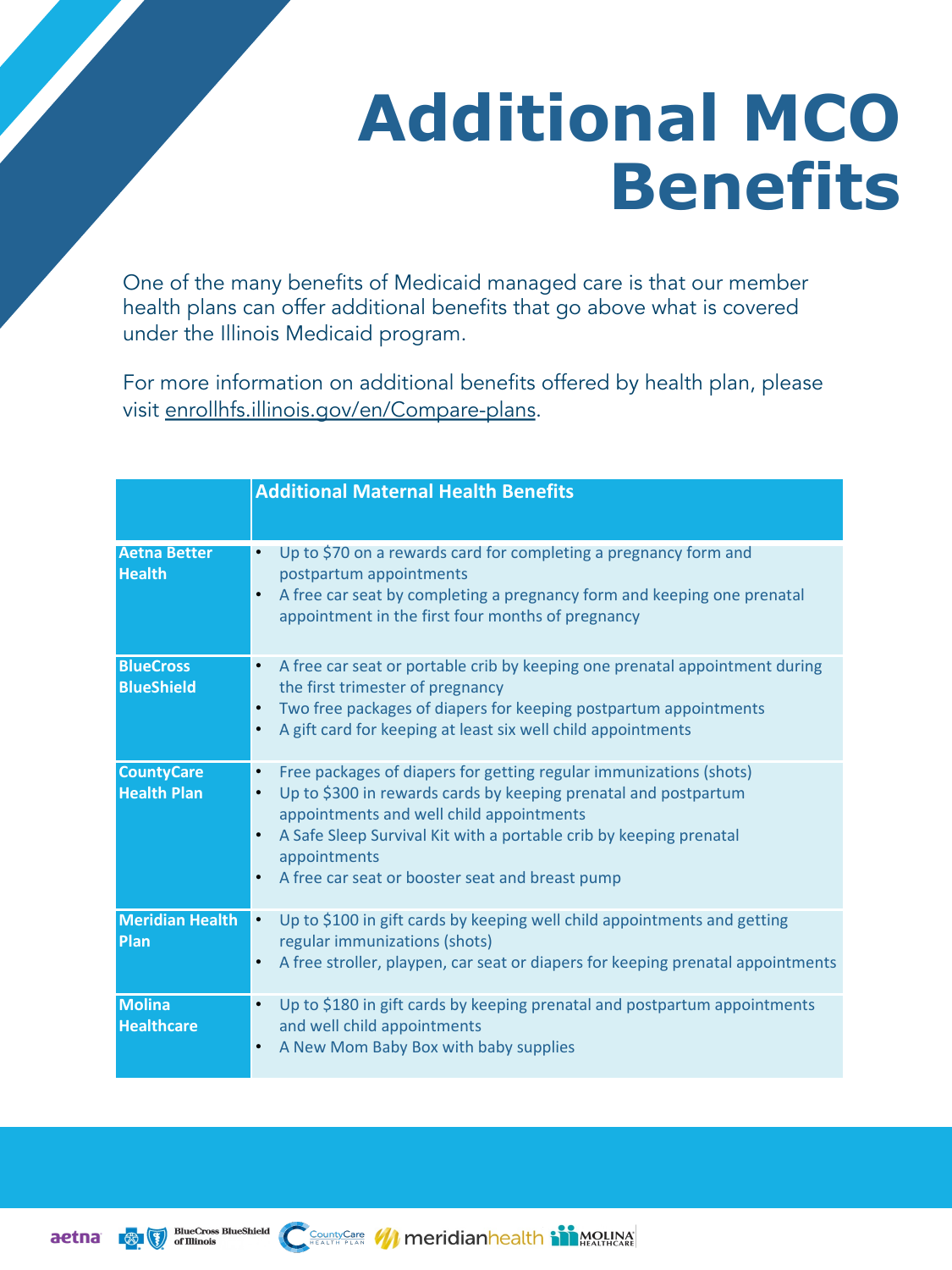# **Mental Health Support**

Perinatal depression and anxiety affect about 20% of pregnant people during and after childbirth. In fact, IDPH identified mental health, including substance use disorders, as the leading cause of pregnancy related deaths from 2016-2017 in their 2021 Maternal Mortality and Morbidity Report.

Medicaid managed care plans offer cover a variety of mental health and substance use disorder services aimed at supporting our members.

### Mental Health Covered Benefits:

- o Mental health assessments
	- o Perinatal depression screenings up to 12 months after childbirth
- o Case management
- o Crisis intervention
- o Mental health intensive outpatient care
- o Rehabilitation
- o Mental Health and SUD Prescription Drugs
- o Therapy/Counseling
- o Detox Services

Beyond the services covered under the Illinois Medicaid program, IAMHP would like to share the following resources to assist in accessing services.

### For help with depression or other mental health concerns:

- o Illinois Perinatal Depression MOMsline 866-364-MOMS (6667)
- o [Postpartum Support International "](https://hub.helplineil.org/findhelp)warmline" 800-944-4PPD (4773)
- o Postpartum Depression Alliance of Illinois 847-205-4455

#### To find treatment for substance use disorders:

- o Illinois Helpline for Opioids and Other Substances: 833-2-FIND-HELP or https://hub.helplineil.org/findhelp.
- o SAMHSA's National Hotline: 800-662-HELP (4357)